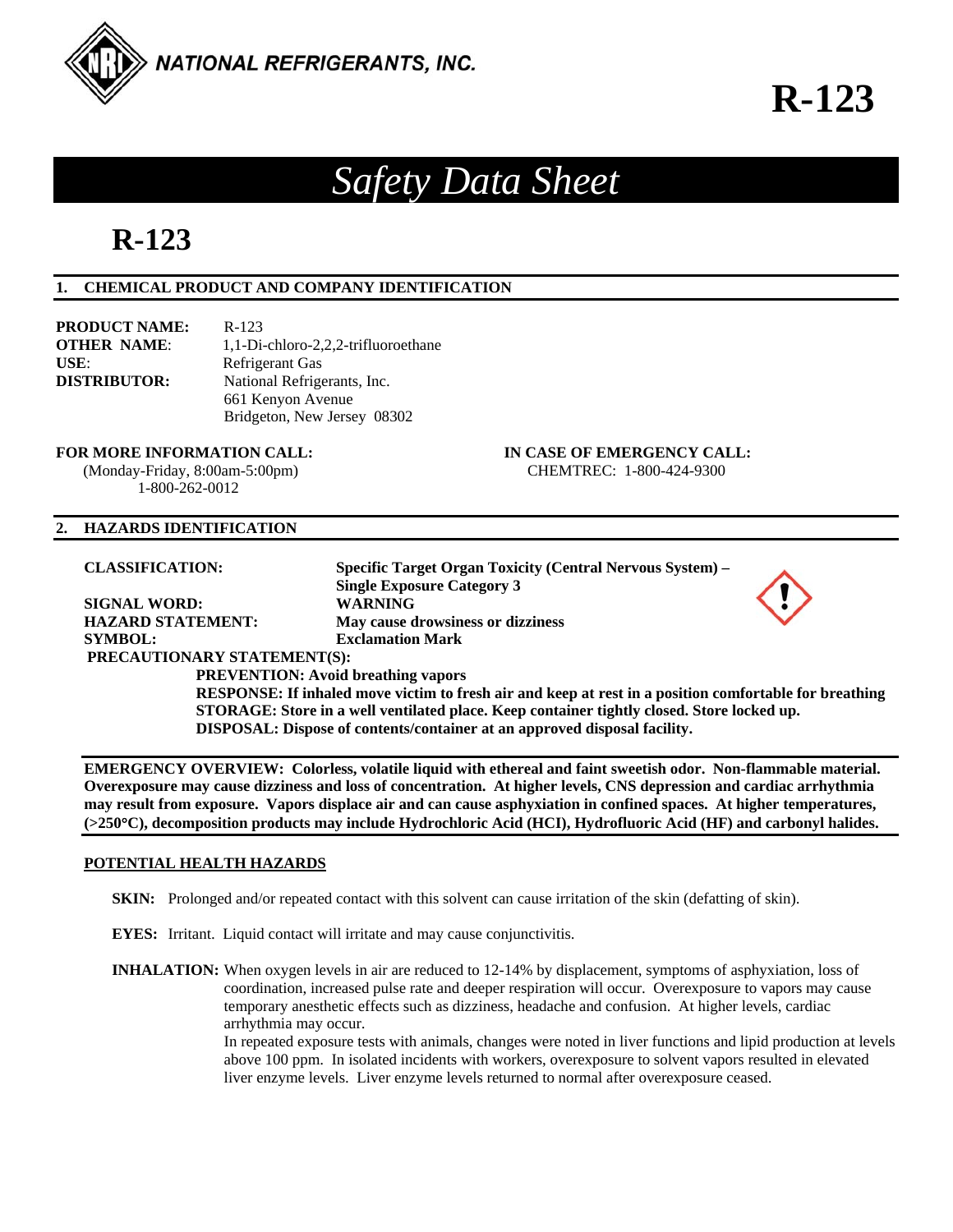

**R-123** 

**INGESTION:** Discomfort due to volatility would be expected. Some of the inhalation effects could be expected.

**DELAYED EFFECTS:** No delayed effects of a single exposure have been identified. Delayed effects of multiple exposure are seen in animal studies by the formation late developing benign tumors. Repeated overexposure to vapor may result in elevated liver enzyme levels.

#### **Ingredients found on one of the OSHA designated carcinogen lists are listed below.**

| <b>INGREDIENT NAME</b>                | <b>NTP STATUS</b> | <b>IARC STATUS</b> | <b>OSHA LIST</b> |
|---------------------------------------|-------------------|--------------------|------------------|
| No ingredients listed in this section |                   |                    |                  |

#### **3. COMPOSITION / INFORMATION ON INGREDIENTS**

**INGREDIENT NAME CAS NUMBER WEIGHT %**  1,1-Dichloro-2,2,2-trifluoroethane 306-83-2 100

#### **COMMON NAME and SYNONYMS**

R-123; HCFC123

There are no impurities or stabilizers that contribute to the classification of the material identified in Section 2

#### **4. FIRST AID MEASURES**

- **SKIN:** Promptly flush skin with water until all chemical is removed. Remove clothing contaminated with liquid and wash before use.
- **EYES:** Immediately flush eyes with large amounts of water for at least 15 minutes, lifting eyelids occasionally to facilitate irrigation. Get medical attention.
- **INHALATION:** Immediately remove patient to fresh air. If breathing has stopped, give artificial respiration. Use oxygen as required, provided a qualified operator is available. Get medical attention immediately. DO NOT give epinephrine (adrenaline).
- **INGESTION:** DO NOT induce vomiting unless instructed to do so by a physician. DO NOT give stimulants. Get medical attention immediately.

**ADVICE TO PHYSICIAN:** Because of the possible disturbances of cardiac rhythm, catecholamine drugs, such as epinephrine, should be used with special caution and only in situations of emergency life support. Treatment of overexposure should be directed at the control of symptoms and the clinical conditions.

#### **5. FIRE FIGHTING MEASURES**

# **FLAMMABLE PROPERTIES**

**FLASH POINT:** None<br> **FLASH POINT METHOD:** ASTN **ASTM D-1310-67 and ASTM D-56-82 AUTOIGNITION TEMPERATURE:** 770°C **UPPER FLAME LIMIT (volume % in air):** None **LOWER FLAME LIMIT (volume % in air):** None **FLAME PROPAGATION RATE (solids):** Not applicable **OSHA FLAMMABILITY CLASS:** Not applicable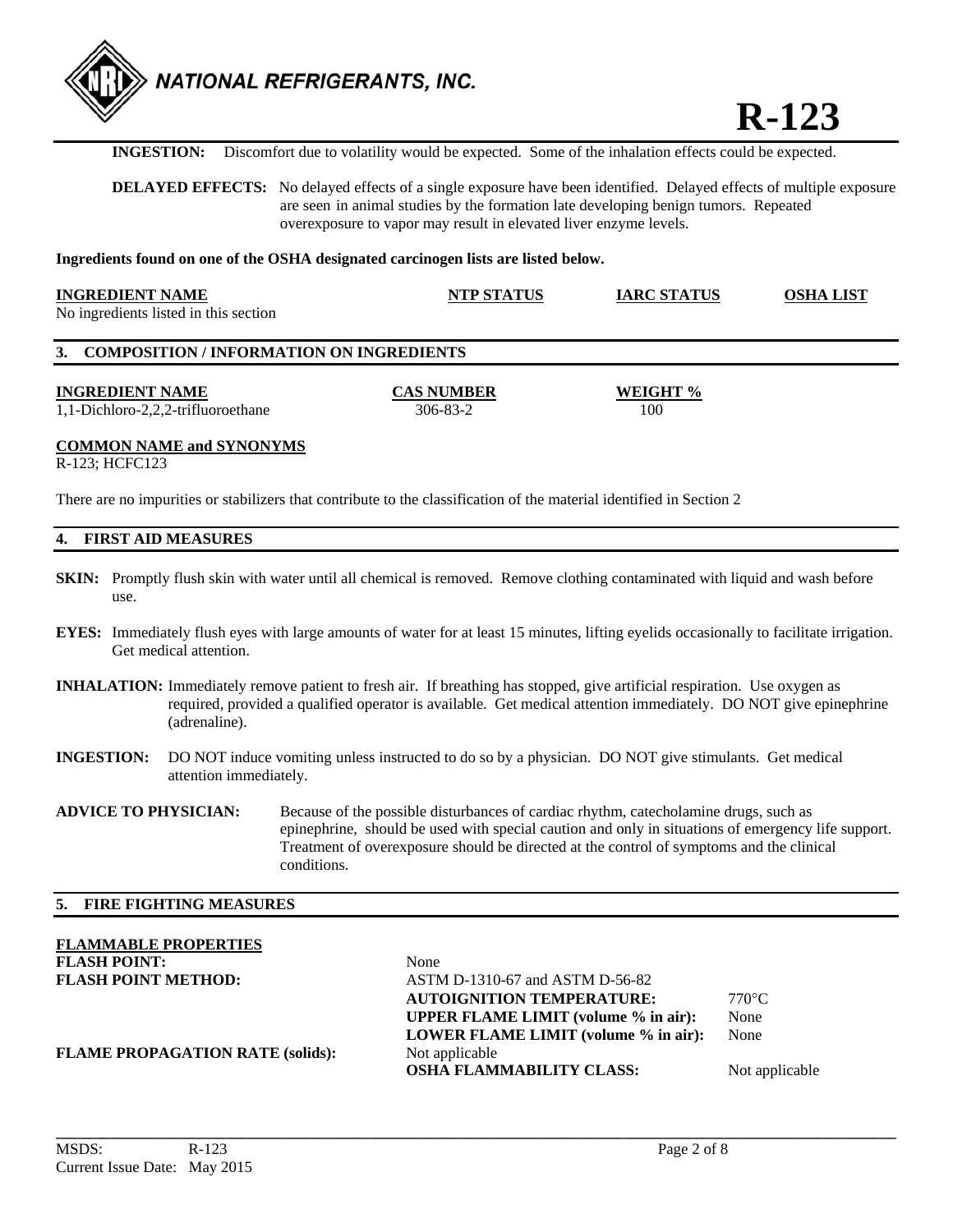

#### **EXTINGUISHING MEDIA:**

Use any standard agent – choose the one most appropriate for type of surrounding fire (material itself is not flammable)

#### **UNUSUAL FIRE AND EXPLOSION HAZARDS:**

 R-123 is not flammable at ambient temperatures and atmospheric pressure. However, this material will become combustible when mixed with air under pressure and exposed to strong ignition sources. Product will decompose at temperatures above 250C. Decomposition products include hydrochloric acid, hydrofluoric acid, and carbonyl halides. Contact with certain finely divided metals may cause exothermic reaction and/or explosive combinations.

 Solvent vapors, when present in the flammable range (listed above), especially in a confined or poorly ventilated space, can be ignited with a flame or high intensity source of heat.

#### **SPECIAL FIRE FIGHTING PRECAUTIONS/INSTRUCTIONS**:

 Firefighters should wear self-contained, NIOSH-approved breathing apparatus for protection against suffocation and possible toxic decomposition products. Proper eye and skin protection should be provided. Use water spray to keep fire-exposed containers cool and to knock down vapors which may result from product decomposition.

#### **6. ACCIDENTAL RELEASE MEASURES**

#### **IN CASE OF SPILL OR OTHER RELEASE:** (Always wear recommended personal protective equipment.)

 Evacuate unprotected personnel and provide maximum ventilation. Protected personnel should eliminate all ignition sources if without risk. Only personnel equipped with proper respiratory and eye/skin protection should be permitted in the area. Dike area to contain the spill. Take precautions as necessary to prevent contamination of ground and surface waters. For large spills, pump solvent into appropriate containers. For small spills, recover or absorb spilled material using an absorbent designed for chemical spills such as Hazsorb® pillows. Place used absorbents into closed DOT approved containers for disposal. After all visible traces have been removed, thoroughly wet vacuum the area. DO NOT flush into sewer. If the area of the spill is porous, removal of contaminated earth/surface may be required.

#### **Spills and releases may have to be reported to Federal and/or local authorities. See Section 15 regarding reporting requirements.**

### **7. HANDLING AND STORAGE**

**NORMAL HANDLING:** (Always wear recommended personal protective equipment.)

 R-123 boils at 82.2F, hence contents may be under pressure. Exercise caution when opening container. If containers have been stored in direct sunlight or heated above the boiling point of the solvent, the container should be cooled to below the boiling point before opening.

 R-123 should not be mixed with air above atmospheric pressure for leak testing or any other purpose. See Section 5: Unusual Fire and Explosion Hazards.

#### Recommended Opening Procedure

To open container, follow these procedures to avoid loss and contamination of the product.

- 1. Tear off protective cap over large bun opening.
- 2. Carefully remove the 34 inch plug from the center of the large bung. DO NOT puncture the inner seal.
- 3. Insert convenient length ¾ inch nipple fitted with a closed valve. As nipple is inserted, the inner seal is broken and container is ready to unload through valve

#### **STORAGE RECOMMENDATIONS:**

 Keep container closed when not in use. DO NOT store in open, unlabeled or mislabeled containers. Store in a cool, well ventilated area of low fire risk. Protect container and its fittings from physical damage. Storage in subsurface locations should be avoided. Close valve tightly after use and when empty. If container temperature exceeds boiling point, cool the container before opening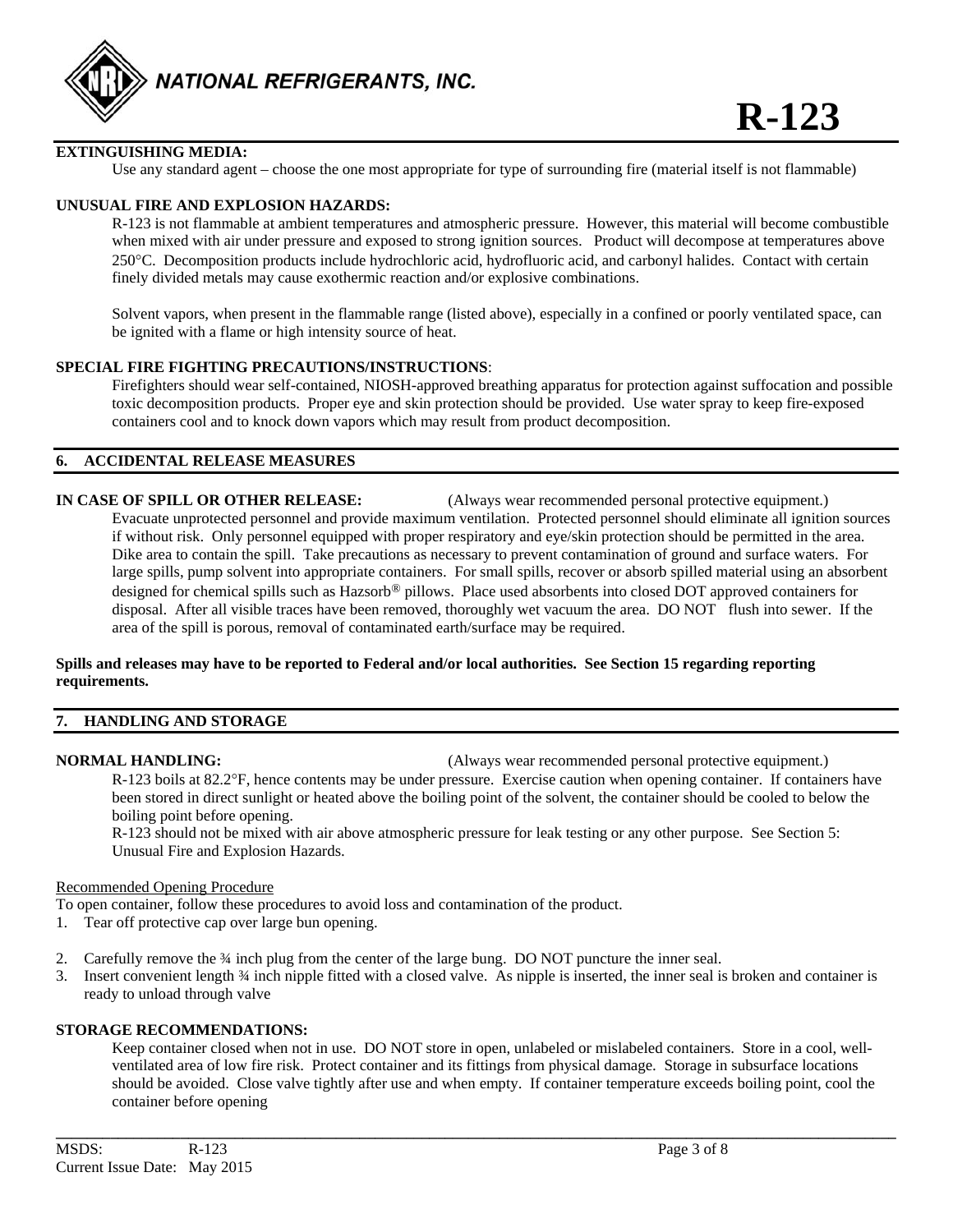

**INCOMPATIBILITIES:** Alkali metals. Alkaline earth metals. Powdered metals. Powdered metal salts.

#### **8. EXPOSURE CONTROLS / PERSONAL PROTECTION**

#### **ENGINEERING CONTROLS:**

 Use local exhaust at filling zones and areas where leakage is probable. Use mechanical (general) ventilation for storage areas. All ventilation should be designed in accordance with OSHA standard (29 CFR 1910.94). Concentration of R-123 should be monitored and kept below the recommended levels in work areas.

#### **PERSONAL PROTECTIVE EQUIPMENT**

#### **SKIN PROTECTION:**

Use protective, impervious gloves and apron constructed of butyl rubber ( $2<sup>nd</sup>$  choice: viton or neoprene), if prolonged or repeated contact with liquid is anticipated. Any non-impervious clothing should be promptly removed when contaminated and washed before reuse.

#### **EYE PROTECTION:**

For normal conditions, wear safety glasses. Where there is reasonable probability of liquid contact, wear splashproof goggles.

#### **RESPIRATORY PROTECTION:**

None generally required for adequately ventilated work situations. Where concentrations are above the recommended (\* Workplace Environmental Exposure Level of 50 ppm TWA), use NIOSH-approved organic vapor canister respirator. For large spills or non-ventilated situations where concentrations are significantly above the recommended TLV, use a NIOSH-approved supplied air respirator.

#### **ADDITIONAL RECOMMENDATIONS:**

High dose-level warning signs are recommended for areas of principle exposure. Provide eyewash stations and quick-drench shower facilities at convenient locations. For tank cleaning operations, see OSHA regulations, 29 CFR 1910.132 and 29 CFR 1910.133.

#### **EXPOSURE GUIDELINES**

| <b>INGREDIENT NAME</b>  | <b>ACGIH TLV</b> | OSHA PEI | <b>OTHER LIMIT</b>      |
|-------------------------|------------------|----------|-------------------------|
| Dichlorotrifluoroethane | None             | None     | <b>TWA</b><br>$*50$ ppm |

**\_\_\_\_\_\_\_\_\_\_\_\_\_\_\_\_\_\_\_\_\_\_\_\_\_\_\_\_\_\_\_\_\_\_\_\_\_\_\_\_\_\_\_\_\_\_\_\_\_\_\_\_\_\_\_\_\_\_\_\_\_\_\_\_\_\_\_\_\_\_\_\_\_\_\_\_\_\_\_\_\_\_\_\_\_\_\_\_\_\_\_\_\_\_\_\_\_\_\_\_\_\_\_\_\_\_\_\_** 

 $=$  Workplace Environmental Exposure Level (AIHA)

#### **OTHER EXPOSURE LIMITS FOR POTENTIAL DECOMPOSITION PRODUCTS:**

Hydrogen Fluoride: ACGIH TLV – 0.5ppm, 2ppm ceiling

#### **9. PHYSICAL AND CHEMICAL PROPERTIES**

| <b>APPEARANCE:</b>                        | Colorless liquid                 |
|-------------------------------------------|----------------------------------|
| <b>PHYSICAL STATE:</b>                    | Liquid                           |
| <b>MOLECULAR WEIGHT:</b>                  | 152.9                            |
| <b>CHEMICAL FORMULA:</b>                  | $CHC1_2CF_3$                     |
| <b>ODOR:</b>                              | Faint ethereal and sweetish odor |
| <b>SPECIFIC GRAVITY</b> (water $= 1.0$ ): | 1.47 @ 70°F $(21.1$ °C)          |
| <b>SOLUBILITY IN WATER (weight %):</b>    | 0.21% @ 70°F $(21.1$ °C)         |
| $pH$ :                                    | Neutral                          |
| <b>BOILING POINT:</b>                     | $82.2$ °F (27.9°C)               |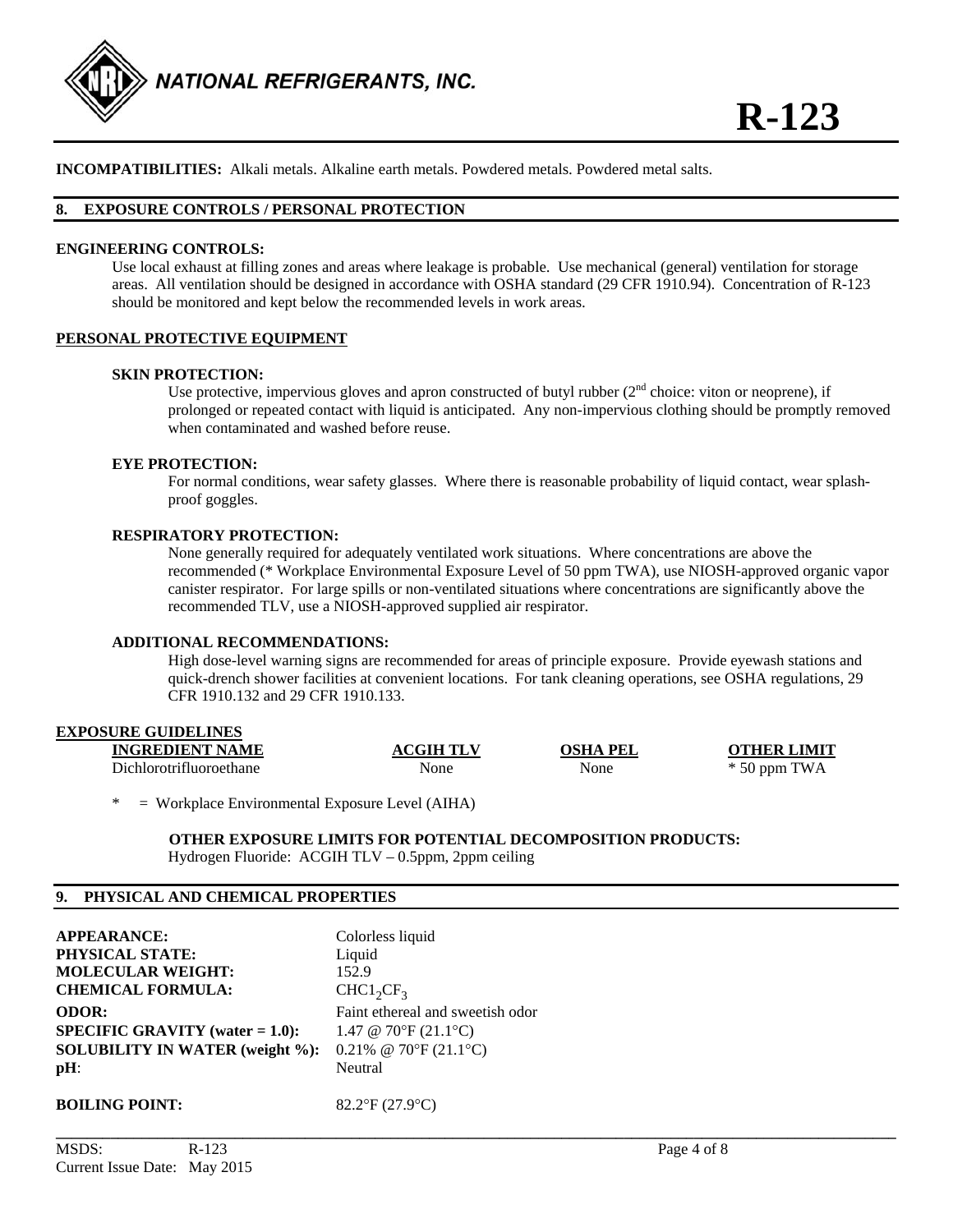

**R-123** 

| <b>MELTING POINT:</b>                                                         | $-107$ °C ( $-160.6$ °F)                      |                                 |
|-------------------------------------------------------------------------------|-----------------------------------------------|---------------------------------|
| <b>VAPOR PRESSURE:</b>                                                        | 11.4 psia (-6.7 in Hg vacuum) @ 70°F (21.1°C) |                                 |
|                                                                               | 35.2 psia (20.5 psig @ 54.4 °C 130 °F)        |                                 |
| <b>VAPOR DENSITY</b> ( $air = 1.0$ ):                                         | 5.3                                           |                                 |
| <b>EVAPORATION RATE:</b>                                                      | >1                                            | <b>COMPARED TO:</b> Ether $= 1$ |
| % VOLATILES:                                                                  | 100                                           |                                 |
| <b>FLASH POINT:</b>                                                           | None                                          |                                 |
| (Flash point method and additional flammability data are found in Section 5.) |                                               |                                 |

#### **10. STABILITY AND REACTIVITY**

#### **NORMALLY STABLE? (CONDITIONS TO AVOID):**

The product is normally stable.

 Avoid sources of ignition such as sparks, hot spots, welding flames and lighted cigarettes or unit heaters to prevent formation of toxic and/or corrosive by-products. Avoid mixing with air or oxygen above atmospheric pressure.

#### **INCOMPATIBILITIES:**

 Freshly abraded aluminum surfaces (may cause strong exothermic reaction). Chemically active metals for example sodium, potassium, calcium, magnesium, zinc, or powdered aluminum.

#### **HAZARDOUS DECOMPOSITION PRODUCTS:**

Hydrochloric and hydrofluoric acids; and carbonyl halides, such as phosgene.

#### **HAZARDOUS POLYMERIZATION:**

Will not occur.

#### **11. TOXICOLOGICAL INFORMATION**

#### **IMMEDIATE (ACUTE) EFFECTS:**

 $LC_{50} - 4$  hr. (rat) : 32,000 ppm / Cardiac sensitization threshold (dog): 20,900 ppm

#### **DELAYED (SUBCHRONIC AND CHRONIC) EFFECTS:**

Chronic (rat):

 At 300 ppm and above, benign testicular tumors developed in a statistically significant number of male animals at or near the end of the study. At 1000 ppm and above, benign pancreatic tumors were also seen in males. Retinal atrophy was increased in the test animals. Liver tumors were found in test animals at concentrations at and above 300 ppm. None of the effects were life threatening or life shortening.

#### **OTHER DATA:**

No reproductive effects were seen in a two-generation, inhalation reproduction study although a retarded rate of weight gain and lower pup weights were noted. These effects were seen at inhalation concentrations above 30 ppm for animals exposed throughout the test. A follow-up Cross Fostering study confirmed that these body weight gain effects were the direct result of exposure of the pups to either HCFC-123 or its metabolite, Trifluoroacetic acid, through the maternal milk and not a reproductive or developmental effect.

Six genetic assays were run, five of which were negative. The sixth, chromosome aberration of human lymphocytes, was weakly positive.

Teratology (rat) – Not teratogenic at 10,000 ppm Teratology (rabbit) – Not teratogenic at 5,000 ppm

In isolated instances, some workers overexposed to HCFC-123, were found to have elevated liver enzymes. The liver enzyme levels returned to normal when the worker overexposure ceased.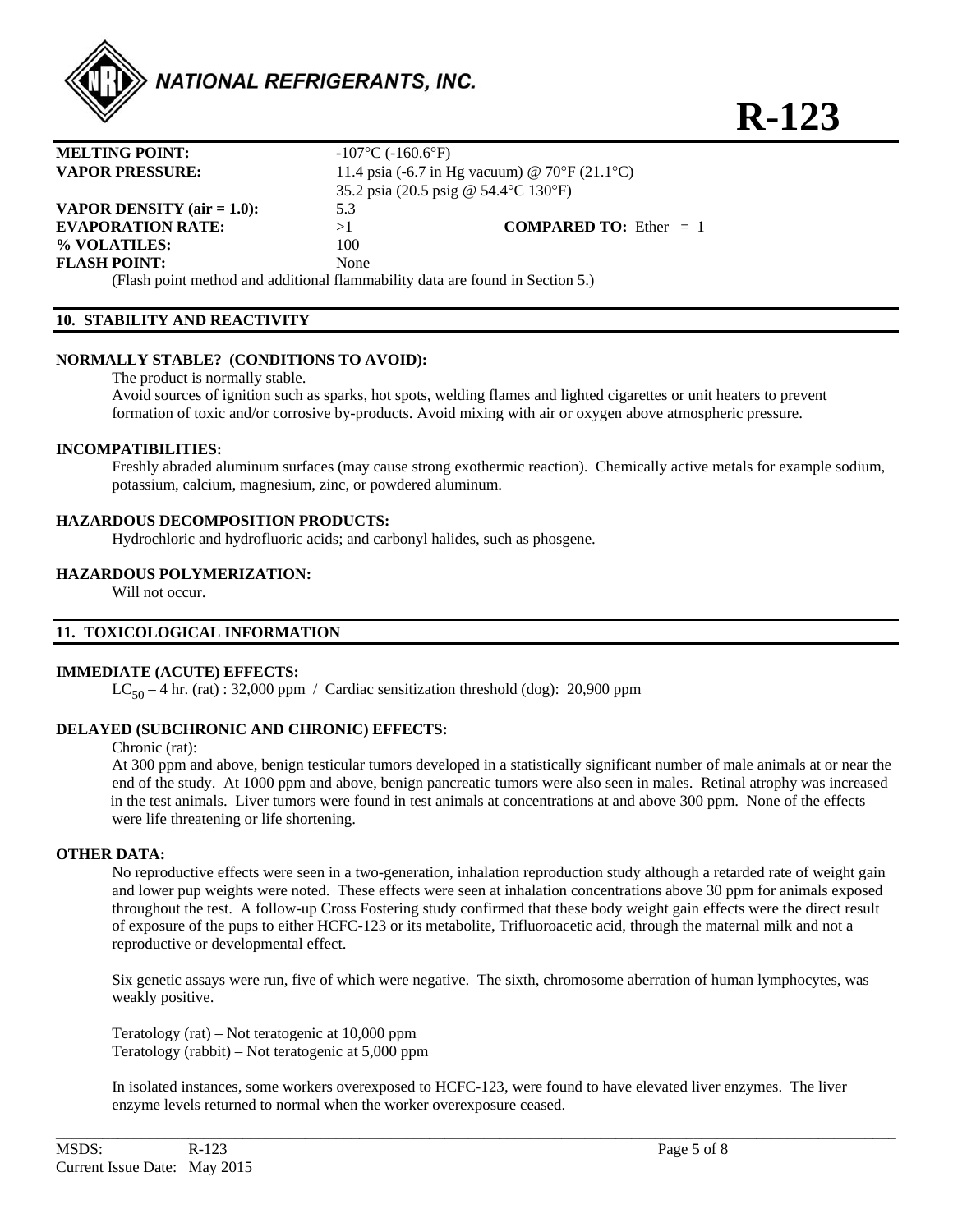

#### **POTENTIAL HEALTH HAZARDS**

- **SKIN:** Prolonged and/or repeated contact with this solvent can cause irritation of the skin (defatting of skin).
- **EYES:** Irritant. Liquid contact will irritate and may cause conjunctivitis.
- **INHALATION:** When oxygen levels in air are reduced to 12-14% by displacement, symptoms of asphyxiation, loss of coordination, increased pulse rate and deeper respiration will occur. Overexposure to vapors may cause temporary anesthetic effects such as dizziness, headache and confusion. At higher levels, cardiac arrhythmia may occur. In repeated exposure tests with animals, changes were noted in liver functions and lipid production at levels above 100 ppm. In isolated incidents with workers, overexposure to solvent vapors resulted in elevated liver enzyme levels. Liver enzyme levels returned to normal after overexposure ceased.
- **INGESTION:** Discomfort due to volatility would be expected. Some of the inhalation effects could be expected.
- **DELAYED EFFECTS:** No delayed effects of a single exposure have been identified. Delayed effects of multiple exposure are seen in animal studies by the formation late developing benign tumors. Repeated overexposure to vapor may result in elevated liver enzyme levels.

#### **Ingredients found on one of the OSHA designated carcinogen lists are listed below.**

| <b>INGREDIENT NAME</b>                | <b>NTP STATUS</b> | <b>IARC STATUS</b> | <b>OSHA LIST</b> |
|---------------------------------------|-------------------|--------------------|------------------|
| No ingredients listed in this section |                   |                    |                  |

#### **12. ECOLOGICAL INFORMATION**

Biodegradability - Minimal Daphnia Magna  $LC_{50} = 17.3$  mg/L Rainbow Trout  $LC_{50} = 55.5$  mg/L Green Algae –  $LC_{50} = 96.6$  mg/L Octanol Water Partition Coefficient: Log  $P_{ow} = 2.307$  (estimated)

#### **13. DISPOSAL CONSIDERATIONS**

#### **RCRA**

**Is the unused product a RCRA hazardous waste if discarded?** Not a hazardous waste. **If yes, the RCRA ID number is:** Not applicable

#### **OTHER DISPOSAL CONSIDERATIONS:**

 Disposal must comply with federal, state, and local disposal or discharge laws. R-123 is subject to U.S. Environmental Protection Agency Clean Air Act Regulations Section 608 in 40 CFR Part 82 regarding refrigerant recycling.

The information offered here is for the product as shipped. Use and/or alterations to the product such as mixing with other materials may significantly change the characteristics of the material and alter the RCRA classification and the proper disposal method.

**\_\_\_\_\_\_\_\_\_\_\_\_\_\_\_\_\_\_\_\_\_\_\_\_\_\_\_\_\_\_\_\_\_\_\_\_\_\_\_\_\_\_\_\_\_\_\_\_\_\_\_\_\_\_\_\_\_\_\_\_\_\_\_\_\_\_\_\_\_\_\_\_\_\_\_\_\_\_\_\_\_\_\_\_\_\_\_\_\_\_\_\_\_\_\_\_\_\_\_\_\_\_\_\_\_\_\_\_** 

#### **14. TRANSPORT INFORMATION**

**US DOT HAZARD CLASS:** Not Regulated. **US DOT ID NUMBER:** Not Applicable.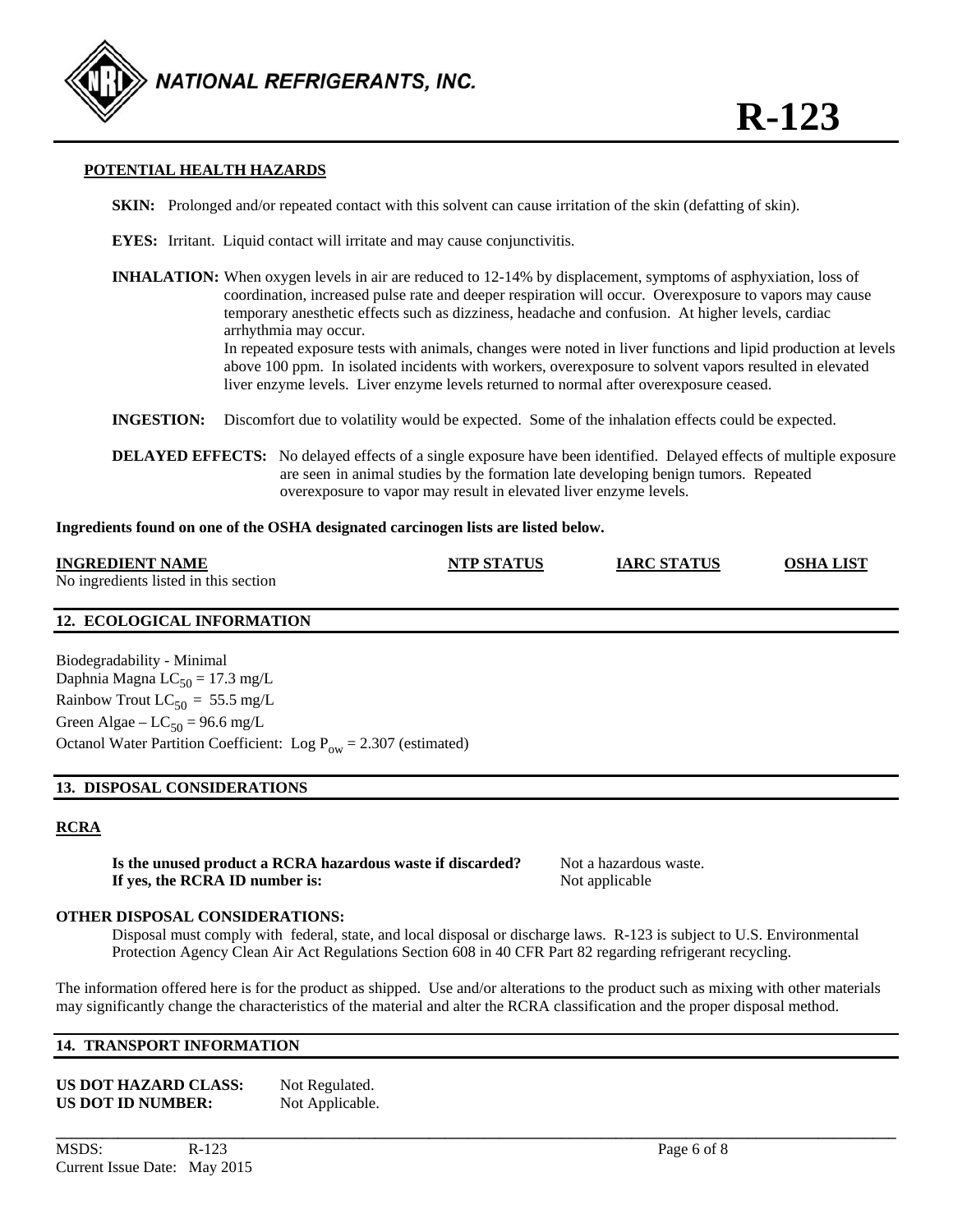

For additional information on shipping regulations affecting this material, contact the information number found in Section 1.

#### **15. REGULATORY INFORMATION**

#### **TOXIC SUBSTANCES CONTROL ACT (TSCA)**

**TSCA INVENTORY STATUS:** Listed

**OTHER TSCA ISSUES:** Subject to Inventory Update Rule (TSCA 8(a)). Subject to Section 12(b) export notification. May contain 1-10 ppm Ethane, 2-chloro-1,1,1-trifluorom CAS# 75-88-7

**INGRET % COMMENT** 

#### **SARA TITLE III / CERCLA**

"Reportable Quantities" (RQs) and/or "Threshold Planning Quantities" (TPQs) exist for the following ingredients.

**INGREDIENT NAME SARA / CERCLA RQ (lb.) SARA EHS TPQ (lb.)**

\*No ingredients listed in this section

**Spills or releases resulting in the loss of any ingredient at or above its RQ requires immediate notification to the National Response Center [(800) 424-8802] and to your Local Emergency Planning Committee.** 

**SECTION 311 HAZARD CLASS:** IMMEDIATE

 PRESSURE DELAYED

#### **SARA 313 TOXIC CHEMICALS:**

The following ingredients are SARA 313 "Toxic Chemicals". CAS numbers and weight percents are found in Section 2.

#### **INGREDIENT NAME COMMENT**

Dichlorotrifluoroethane None

#### **STATE RIGHT-TO-KNOW**

In addition to the ingredients found in Section 2, the following are listed for state right-to-know purposes.

| INGREDIENT NAME |  |
|-----------------|--|
|-----------------|--|

No ingredients listed in this section

#### **ADDITIONAL REGULATORY INFORMATION:**

 R-123 is subject to U.S. Environmental Protection Agency Clean Air Act Regulations at 40 CFR Part 82. Section 611 requires the following label text on all shipments of this product.

#### **WARNING: DO NOT VENT** TO THE ATMOSPHERE. TO COMPLY WITH PROVISIONS OF THE U.S. CLEAN AIR ACT, ANY RESIDUAL MUST BE RECOVERED. **CONTAINS DICHLOROTRIFLUOROETHANE**

 **(HCFC-123)**, A SUBSTANCE WHICH HARMS PUBLIC HEALTH AND ENVIRONMENT BY DESTROYING OZONE IN THE UPPER ATMOSPHERE.

#### **WHMIS CLASSIFICATION (CANADA):**

 This product has been evaluated in accordance with the hazard criteria of the CPR and the MSDS contains all the information required by the CPR.

#### **FOREIGN INVENTORY STATUS:**

EINECS (EU) # 2061903 Korean ECL and Canadian DSL